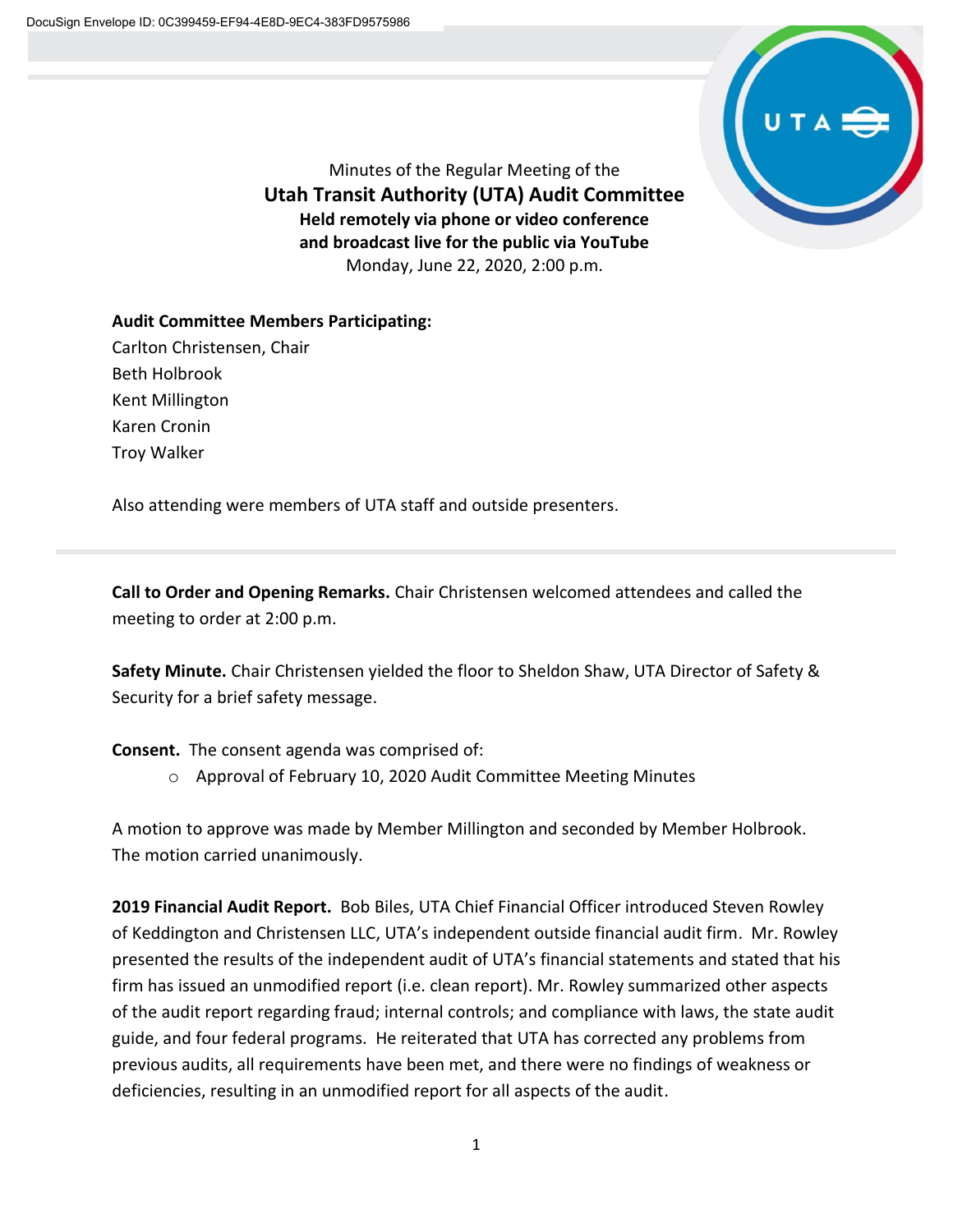Chair Christensen asked if any of the standards had changed due to COVID-19. Mr. Rowley replied that the only change was in extending the time of when new standards would begin. For now, the standards remain the same as they were last year.

A motion to recommend the 2019 Financial Audit Report to the UTA Board of Trustees for acceptance was made by Member Cronin and seconded by Member Millington. The motion carried by unanimous vote.

**External Financial Auditor Selection Process Consultation.** Troy Bingham, UTA Comptroller, informed the committee that new submissions had been received for new outside auditors and the selection will be presented at the next meeting for approval. Member Holbrook asked if the number of applications was limited due to COVID-19. Mr. Bingham responded that a comparatively normal and sufficient number of applications was received.

**FTA Triennial Review Report.** Patti Garver, UTA Program Manager for Grants, presented the findings of the Federal Transit Administration (FTA) Triennial Review for 2019. No deficiencies were found in 18 of the 21 areas of compliance reviewed. UTA provided FTA with the required information addressing all deficiencies in a timely manner. FTA provided a close out letter in March of 2020 stating that all actions were completed, and all deficiencies are resolved.

Chair Christensen asked about the finding concerning the reconciliation of the grants schedule and if that process was a manual one. Ms. Garver responded that the deficiency was due to a system change and the grant tracking is now being automated. Mr. Biles mentioned that in response to a requirement of the triennial review, a cross functional team was established to develop procedures for proper asset management. Those procedures still need to be rolled out. Eddy Cumins, UTA Chief Operating Officer, reiterated that while the results of the triennial review are positive and UTA has satisfied their requirements, completion of this review is not to be confused with the preliminary assessment of state of good repair conducted by the UTA internal audit department. The asset management project remains an outstanding finding from that assessment. Member Holbrook asked about FTA procedural changes. Mr. Biles responded to her question.

**Revised 2020 Audit Plan Approval.** Prior to discussion of the revised 2020 audit plan, Chair Christensen introduced Ron Ellis, UTA's new hire for Director of Internal Audit. Mr. Ellis took a few minutes to introduce himself. Riana De Villiers, UTA Chief Internal Auditor, then introduced James "Mike" Hurst, UTA's new hire as Senior Internal Auditor. Mr. Hurst took a few minutes to introduce himself.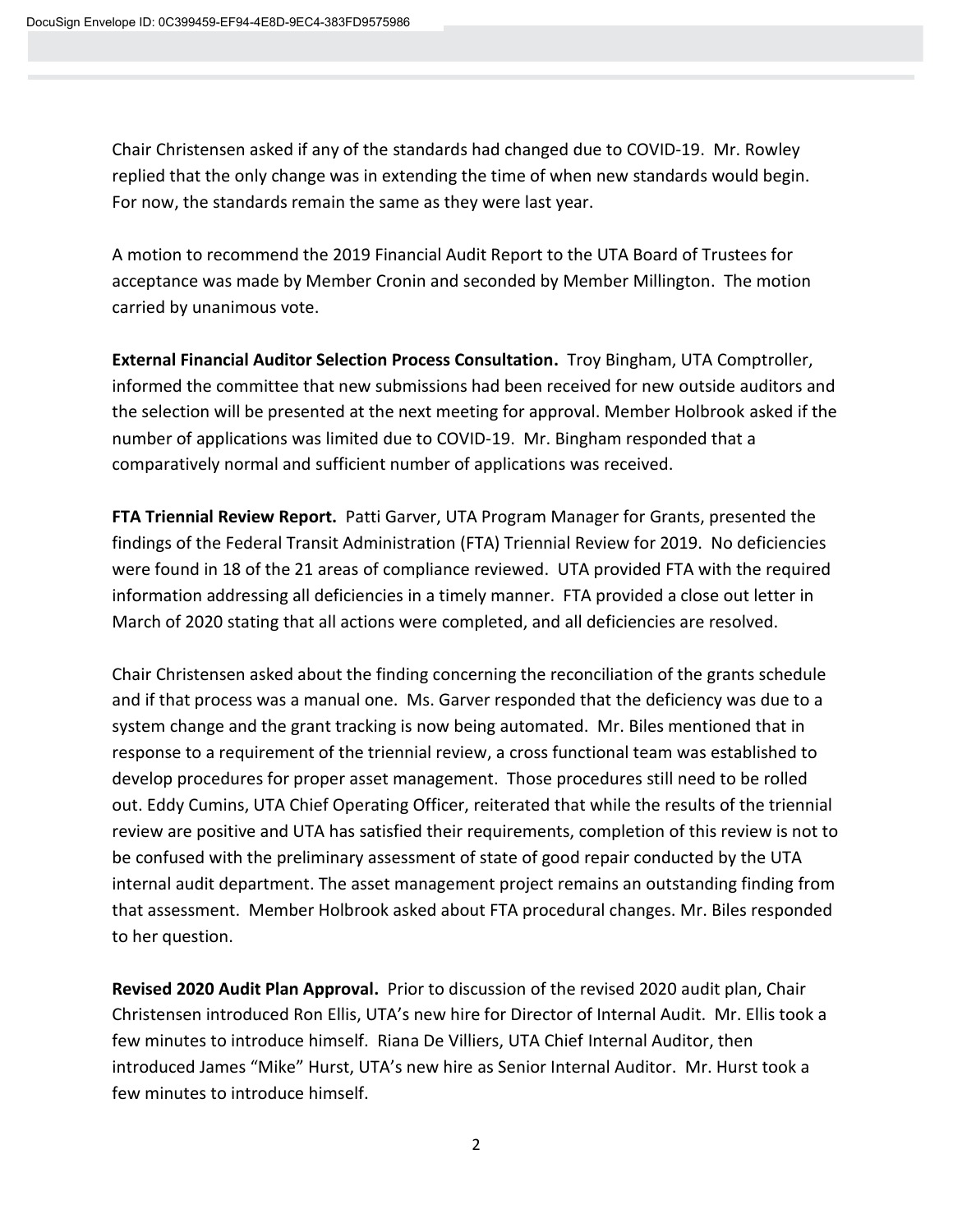Ms. De Villiers reported that since the 2020 audit plan was approved, the internal audit team has not been functioning at full staff level. This, in addition to implementation of a new audit software system, and structural changes at UTA, prompted Ms. De Villiers to reevaluate the plan to better align it with UTA's resource availability. Ms. De Villiers presented a revised plan for the committee's consideration, which included postponing the following to 2021: Accounts Payable Follow-up Audit, Bus Training Program Preliminary Assessment, Data Access Audit, and Payroll Follow-up Audit. Member Holbrook asked if the revisions would put the audit plan behind schedule. Ms. De Villiers responded the plans being recommended are well positioned to be addressed next year and Mr. Ellis would be able to reevaluate as needed moving forward.

Chair Christensen call for a break to work out audio difficulties at 2:44. Chair Christensen called the meeting back to order at 2:49.

Ms. De Villiers reiterated that Mr. Ellis, as the new Director of Internal Audit, will have the ability to strategically align the internal audit plan as revised moving forward.

A motion to accept the revised 2020 audit plan was made by Member Holbrook and seconded by Member Walker. The motion carried by unanimous vote.

**Internal Audit Update.** Ms. De Villiers reported that the 2019 audit plan has been completed. As previously discussed, portions of the 2020 audit plan will be postponed to 2021 but the contract management preliminary assessment is in the reporting stage and the transit oriented development preliminary assessment is in the fieldwork stage. Ms. De Villiers reported that 19 audit findings and 15 preliminary assessment findings remain open. The majority of the open findings are in recently issued reports which management has not had sufficient time to address. Other open findings are in the process of resolution.

The UTA ethics policy is reviewed annually and the latest update was approved by the board of trustees on April 29, 2020. The updated policy incorporates previous policies on the ethics hotline, whistleblower protection, and anti-fraud policy. Updates to the policy include additions and changes regarding reporting conflicts of interest, gifts, meals, and outside employment. The updated ethics policy is being distributed through multiple venues to employees.

The Office of the State Auditor has given guidance to all State agencies to help board members understand practices promoting prevention of fraud. The fraud risk assessment, which addresses the directive of the state auditor, is to be presented to the board by the end of the

3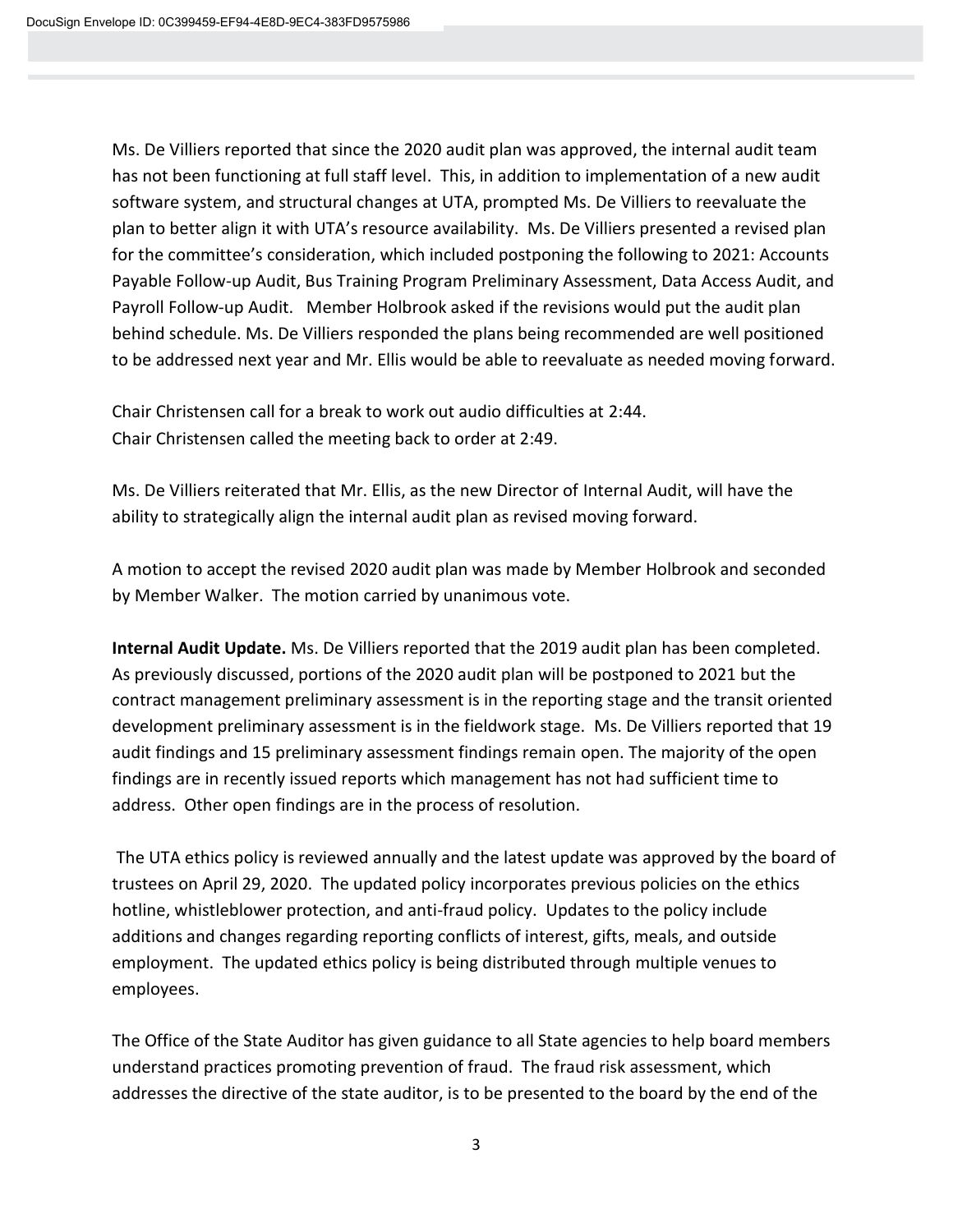2020 financial year. Ms. De Villiers reports that the assessment is in progress and will be submitted to the board in a timely manner.

Ms. De Villiers turned the time over to Lena Shelton, UTA Sr. Internal Auditor. Ms. Shelton gave an update on the procurement of the new internal audit software. The new software fits UTA's processes and has unique features to meet the internal audit team's needs.

**Internal Audit Report Review.** Ms. De Villiers, was joined by UTA staff for reports on two completed audits.

**Accounts Payable Audit Report.** Ms. De Villiers stated the report was issued on May 29, 2020. The audit found that:

- Stronger guidance was implemented by management
- System controls were set
- Monitoring and review of vendor payments improved, reducing late payments

• Validation of invoices and employee reimbursement payments has improved Ms. De Villiers recommends that management continue to improve controls over vendor master data and payments.

Mr. Bingham provided the management response to the accounts payable audit report, stating that as of March 20, 2020, accounts payable has implemented an electronic routing system for invoices. Accounts payable has also aligned new policies and SOPs and will be introducing them at the end of the month. Chair Christensen asked what integrations were still to come on the automated system for signatures. Mr. Bingham responded that employee reimbursements, requests for payments, and standard payments still needed to be integrated into the system. Member Millington asked if UTA was behind in payments or missing any deadlines. Mr. Bingham responded that there was a struggle to make the payments to vendors within 90 days. State law requires payment within 30 days. The new system will help remove the redundancy in the reviewing process and speed up payment delivery.

**Payroll Audit Report.** Ms. De Villiers stated that the payroll audit report was issued on May 29, 2020. The report focused mainly on governance, payroll accounting and payments, payroll processes and controls, and bargaining unit timekeeping. The audit revealed progress was made since the preliminary assessment. Some recommendations remain including the establishment of better controls over employee data access, and improved administration of bargaining unit timekeeping.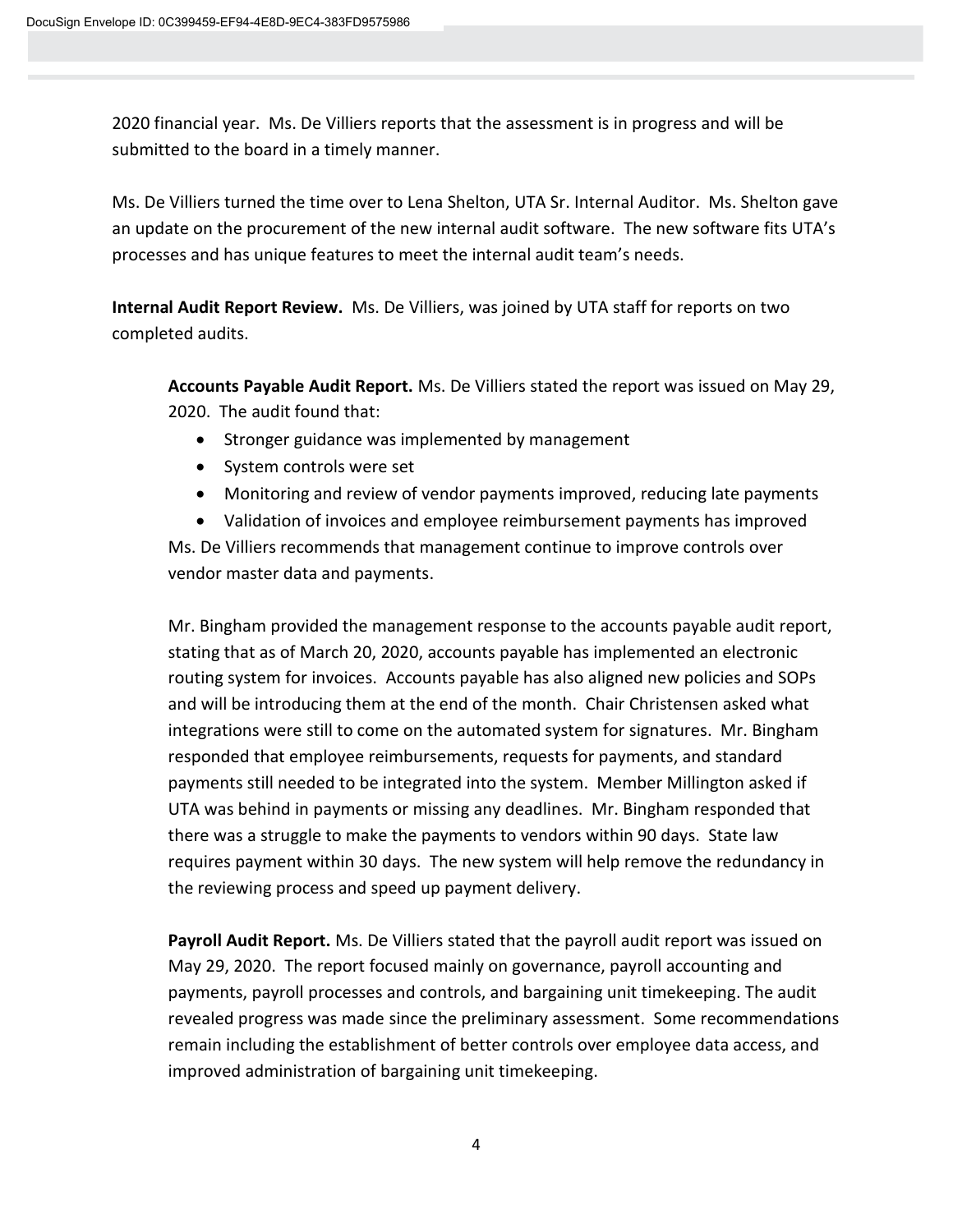Mr. Bingham provided the management response for the payroll audit informing the committee that staff is currently working to restrict data access except as necessary to complete job assignments. He also stated that a new time keeping system will be implemented in October 2020. Chair Christensen asked if the implementation of the new time keeping system will provide a check and balance on payroll processing. Mr. Bingham responded thatthe new system is the necessary step to take to have a clean internal audit. Member Holbrook asked if the October implementation date would affect all employees. Mr. Bingham responded that it would be for hourly and salary paid employees. Member Millington asked what level of inaccuracies has been experienced in payroll on a bi-weekly basis. Mr. Bingham responded that previous errors were around 100 per pay week, but now they are less than one. Eddy Cummins, UTA Chief Operating Officer, added that management has been reviewing reports to identify discrepancies and it has been helpful in the process of finding errors.

## **Other Business.**

Chair Christensen recognized Mr. Biles' upcoming retirement. Mr. Biles gave a few comments.

Chair Christensen recognized Ms. De Villiers in her new position. Ms. De Villiers gave a few comments.

**Next Meeting.** The next audit committee meeting is scheduled for Monday, August 24, 2020 at 3:00 p.m.

**Adjournment.** The meeting was adjourned at 3:31 p.m. by motion from Member Holbrook, with a second by Member Cronin.

Transcribed by Stephanie Withers Executive Assistant to the Board Utah Transit Authority [swithers@rideuta.com](mailto:swithers@rideuta.com) 801.278.2581 *This document is not intended to serve as a full transcript as additional discussion may have taken place; please refer to the meeting materials, audio, or video located at* <https://www.utah.gov/pmn/sitemap/notice/612227.html> *for entire content.*

*This document along with the digital recording constitute the official minutes of this meeting.*